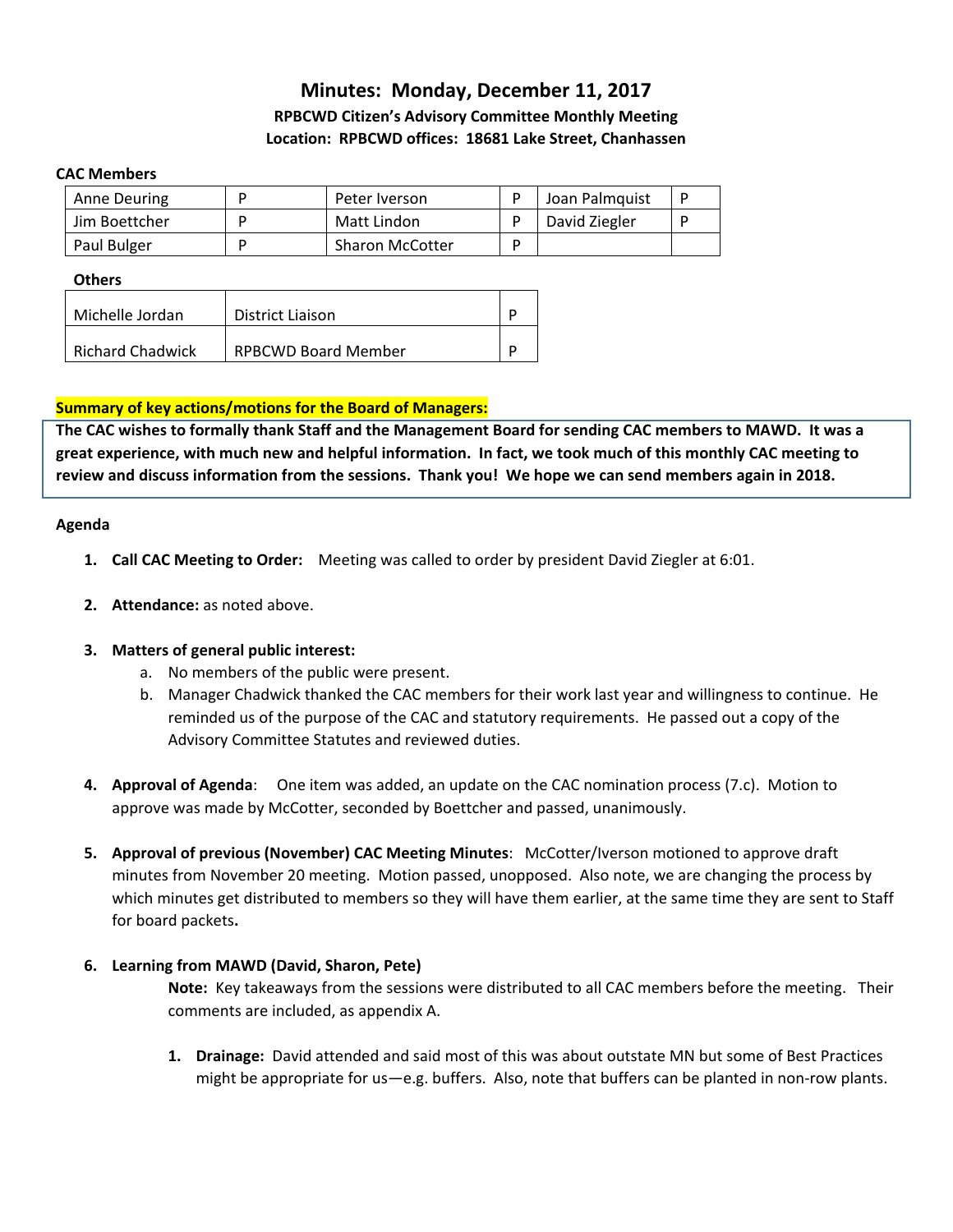**2. Basic Watershed Board Management Workshop:** Sharon attended this all-day session primarily for new watershed managers. In one exercise attendees shared their challenges in their watershed districts; lots of diversity based on location. 80% of BWSR funds go back to districts, through grants, and we are fortunate to have Administrator Bleser writing grants for us. Also, Lewis Smith is well respected authority and presented at this session. She reminded us that CAC has the ability to comment on anything, but takes direction from the Board.

The session included details of open meeting rules, which CAC is following, although we are not required to do so. These rules included that any communication should go through staff. We can send information to a specific board member, but not if there is a group/quorum. Skype/phone can be used only by state government. A good definition of what constitutes a meeting, and other good information was shared.

Excessive data requests can be harassing and we can charge for more than 100 pages. Details are in the watershed managers manual.

"*One Watershed One Plan*" is a little controversial—and even contentious, in the distribution of money across all of the watersheds. Participation in this would guarantee that each District would get a specific amount each year. By looking at boundaries a little differently, there may be opportunity for partnerships. Sharon suggests that we learn more about this, and request a speaker at one of next year's meetings. Metro watersheds maybe exempt from participating but we should know more details about how this plan is going to work.

- **3. Advanced Administration Workshop:** Michelle attended and included training of specific administrative things like recognizing and avoiding job burnout, working with people you find challenging, etc. Good practical suggestions.
- **4. Preventing spread of AIS with inspection:** Sharon attended. Good detailed program. Some of the best inspectors are law enforcement, teachers, retirees, not necessarily science people.
- **5. Sustainable Storm Water Analysis for Ford Site:** Pete and David attended. Looked back 100 years, before the plant was built, and now after demolition. The site was 135 acres of impervious materials—all pavement and concrete. Hidden Falls Stream ran through the site, and they paved over it so the stream basically became a pipe under the Ford plant. Became a bad erosion problem after rains. Even though the land is still owned by Ford, The Capitol Region Watershed District created a plan, which they sold to the city positioning it as an opportunity to make a big impact on a big site.
- **6. Climate Adaptation and Mitigation:** David and Sharon attended and will send the deck to us all. The session included information very similar to Climate Change Workshops we have done. The goal is to first try to minimize it, and then practice adaptation, including a plan for it and for the infrastructure and infrastructure replacement needed. The leader had participants think about what if there were a drought or windstorm, etc. The most vulnerable are those in poverty who are stuck—e.g. in suburbs where there is less public transportation. In planning, you need to think about whether your hospital would flood, and if you could get there. Also, they noted that bluff areas can have major erosion, which is not visible due to overgrowth or limited access.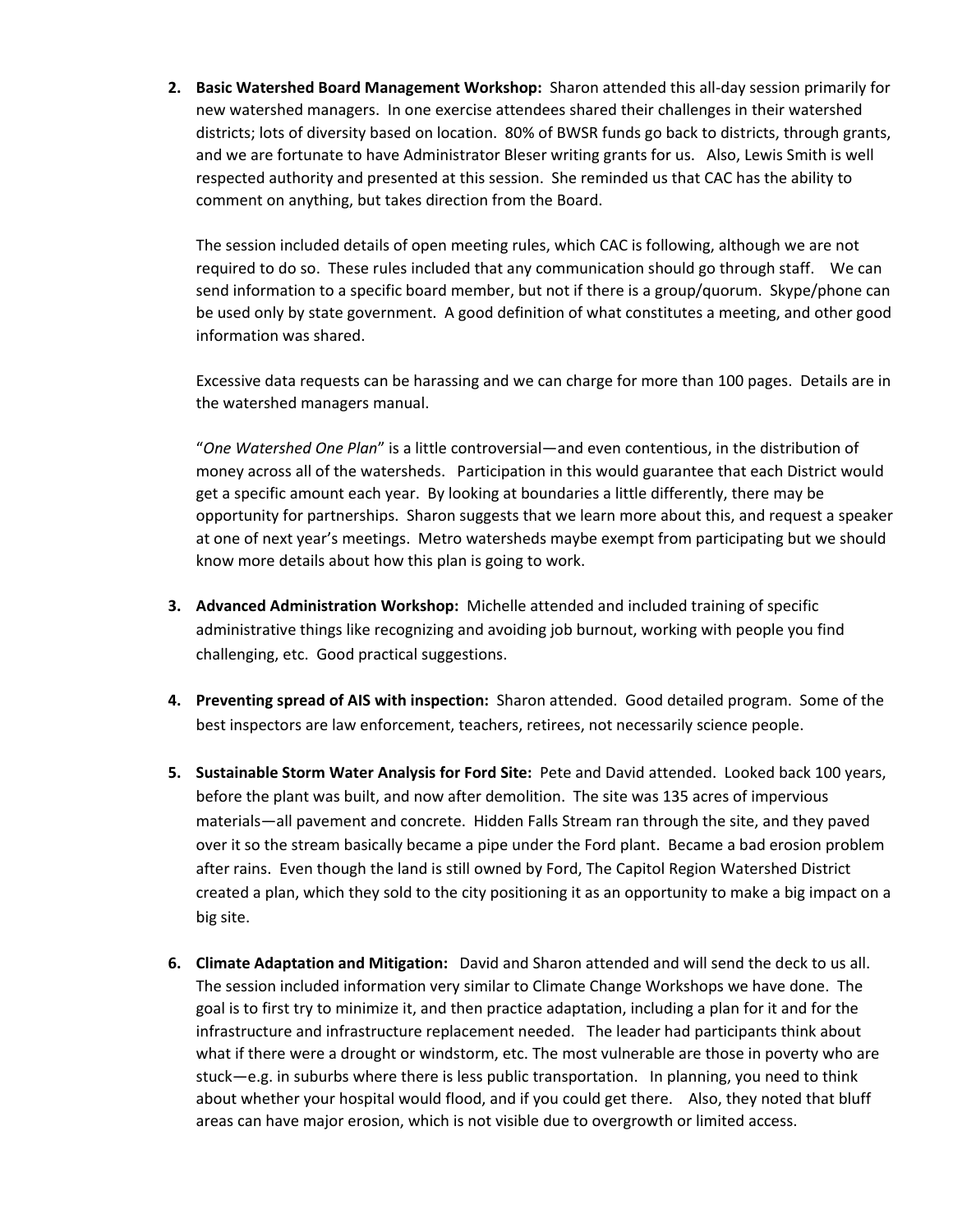- **7. Cost Analysis of Water Quality Standards in MN:** David attended. This session included discussion of use of credit exchanges, because smaller communities can't afford to bring their sewer systems up to meet standards. Water softeners can be a large source of chloride in rural areas.
- **8. Developing an Education and Outreach Plan:** Michelle presented and Sharon attended. People were in awe of the completeness of the process that Michelle led. She shared some specific Best Practices like including sticky notes on documents you give to someone to review, etc. with a personal note on them. Also, she informed attendees that topics addressed (e.g. shallow lakes, chloride) each year are chosen based on public feedback and need.
- **9. DNR Watershed District of the year:** Two of three finalists were River Watch organizations staffed by volunteers, like adopt a highway. Cedar River Watershed District was this year's winner.
- **10. BWSR Watershed Employee of the year:** Phil Belfiori of Rice Creek Watershed District won.
- **11. Director U of MN Water Resources Center WRC:** They are a resource for Watershed Districts to bring science into decision making.
- **12. Measuring Success of Shallow Lake Management in Anderson Lakes:** Pete and David attended. Several years ago, the decision was made to drain the lake, to let it freeze over and freeze out the curly leaf pond weed. The lake has 3 sections and residents of the SE lake opposed this, so chemical herbicides were used on that section. Although it would have been better to drain all sections, the project is considered a success. There was also some learning—like putting in a turtle crossing, to assist the turtles fleeing the lakes being drained. Pete requested information about what it cost, but has not received it yet.
- **13. Flood Prediction to improve planning in SW MN:** Sharon attended. This District was worried that a big event would happen, so they did modeling and predictions. Fortunately, the event they were worried about did not occur, but they decided to complete the modeling anyway. The model they use is a two-dimensional model. The current thinking is that the models could be used by county emergency coordinators.
- **14. Longevity and effectiveness of alum to restore lake water quality:** David attended. Use of alum is effective, but very expensive. It works best when there is high *internal* loading of phosphorous.
- **15. Staff Development: What does lake restoration look like?** Sharon attended and the focus of this session was how to make sure the public understands that just because a water bodies meets water quality standards it doesn't necessarily mean you can recreate there. You need to be specific and direct in telling them that it will be clean, but you may not be able to get a kayak through it. Any lake restoration needs a good plant management plan, as the natives will come in. The presenter concluded that the biggest problems associated with this is that the organizers did not talk about this issue and make it clear before the restoration.
- **16. Iron-enhanced Sand Filter Performance:** David attended. They described what they did to incorporate a pond as part of it of the sand filtration, so they counted on the bounce from larger rainfalls to capture water in the pond, where it could eventually be filtered thru the sand. It was very effective for that particular source, reducing external load of phosphorus by 50%.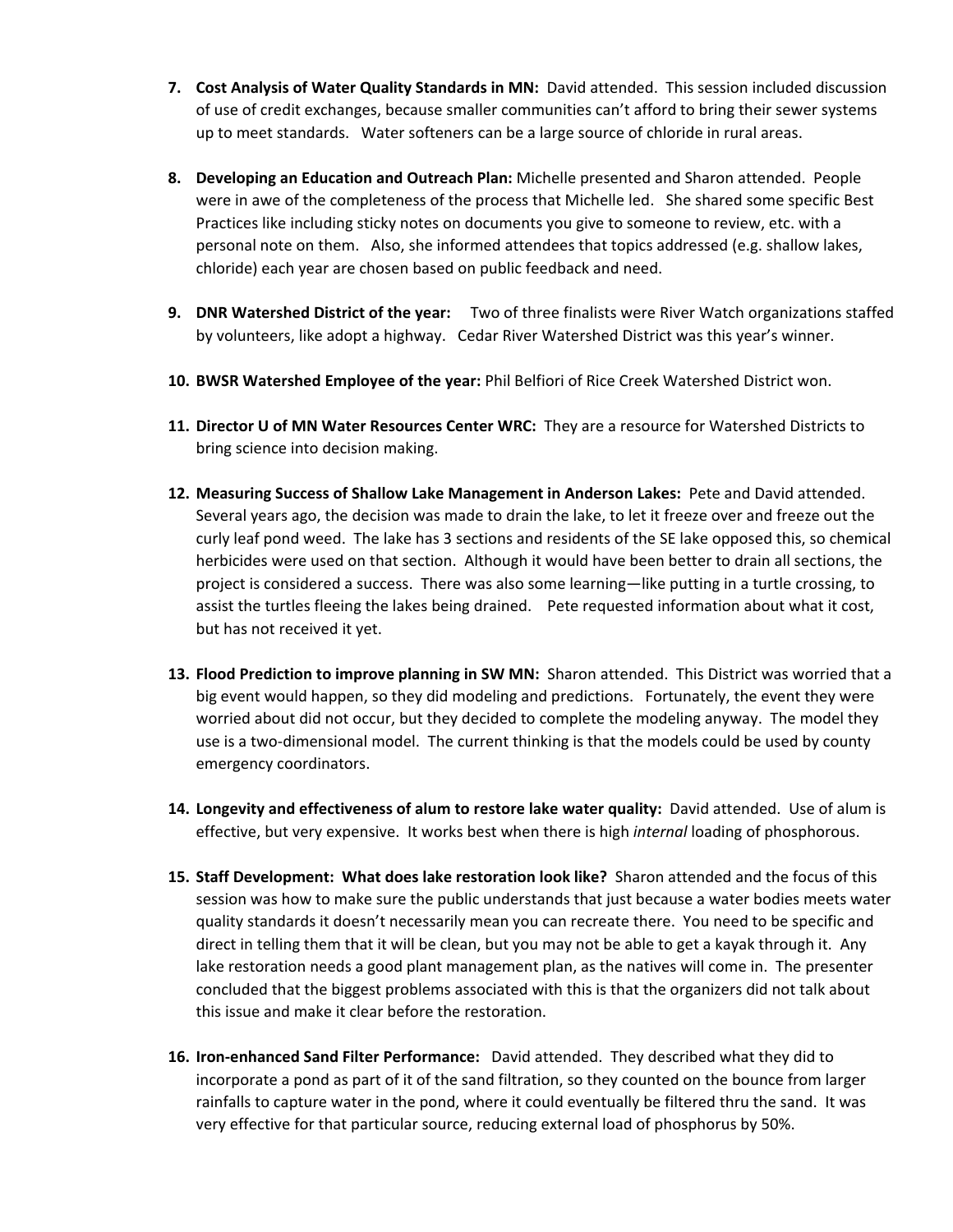- **17. Permit Enforcement Techniques and Troubleshooting:** Sharon attended and said this presentation was excellent. She suggested we need to check if we have our enforcement methods outlined in our District rules. Also, they distributed a sheet with their best practices.
- **18. Buffer Law Enforcement Update:** Buffers are controversial, but even so overall compliance now is quite high, at 97%.
- **19. Flo-Water.net:** They make and sell filters for storm drains. \$130 for circular, \$160 for rectangular and they last two years and then the fabric can be replaced, and frame will remain functional. We discussed and agreed that this would be good for a cost sharing pilot. We will contact them.

**Note:** CAC people don't usually go to MAWD so it was a privilege for us to be able to go.Sharon talked to people from Prior Lake/Spring Lake Watershed District who are having trouble getting people for their CAC and suggested we could do a meeting with them to share our learnings. More to come in the new year.

### **7. Review 10-year plan (All)**

- **a. Comments from 10-year plan Public Information Secession (Michelle):** There was a public information session prior to the Dec. Board Meeting. Administrator Bleser presented to approximately 10-12 people and several people made comments.
- **b. Recommendations for board and staff review if any:** The plan is now on the website. Sharon said she doesn't need to look at it again. Paul feels that the impaired waters is not as strong as he hoped it would be. Paul will write up his suggestions and distribute to us. We can then decide if we want to also make those same, or different comments.

**To do:** Each of us can review the changes we suggested and how they were included, or not. Enter any additional comments directly on the website. Paul will write up his suggestions and distribute then and then we can each individually decide if we want to make those same suggestions, or not. There is not another CAC meeting until after the public comment period ends, so this is why this approach is used.

**c. Update on CAC nomination:** All current members reapplied as well as two new applicants from Eden Prairie, both of whom are Master Water Stewards. All were accepted and the board decided to keep CAC applications open until the end of January and do a push to get additional nominees. Orientation of the two new members will be on Jan. 22, and a meet and greet with the Board will occur before the Feb. Board meeting at 5:30. If additional new members are appointed later, then a second orientation will be held.

Content of orientation: Michelle proposes that we start with icebreaker, and include a presentation from Administrator Bleser on administrative and structure, have a CAC member do a presentation on past year activities, and go over the 10-year plan process and plan updates. The orientation will begin at 5:30 and the meeting will follow. Notebooks will be created, like last year, and will include important information like Statutes, annual communication, fact sheet, acronym sheet, trail map, executive plan summary from 10-year plan, example agenda and meeting minutes from that meeting, MAWD summary and Education and Outreach Plan. Joan and Anne will look at this and give feedback to Michelle on what was most helpful to them as new members this year, and what acronyms we are using frequently.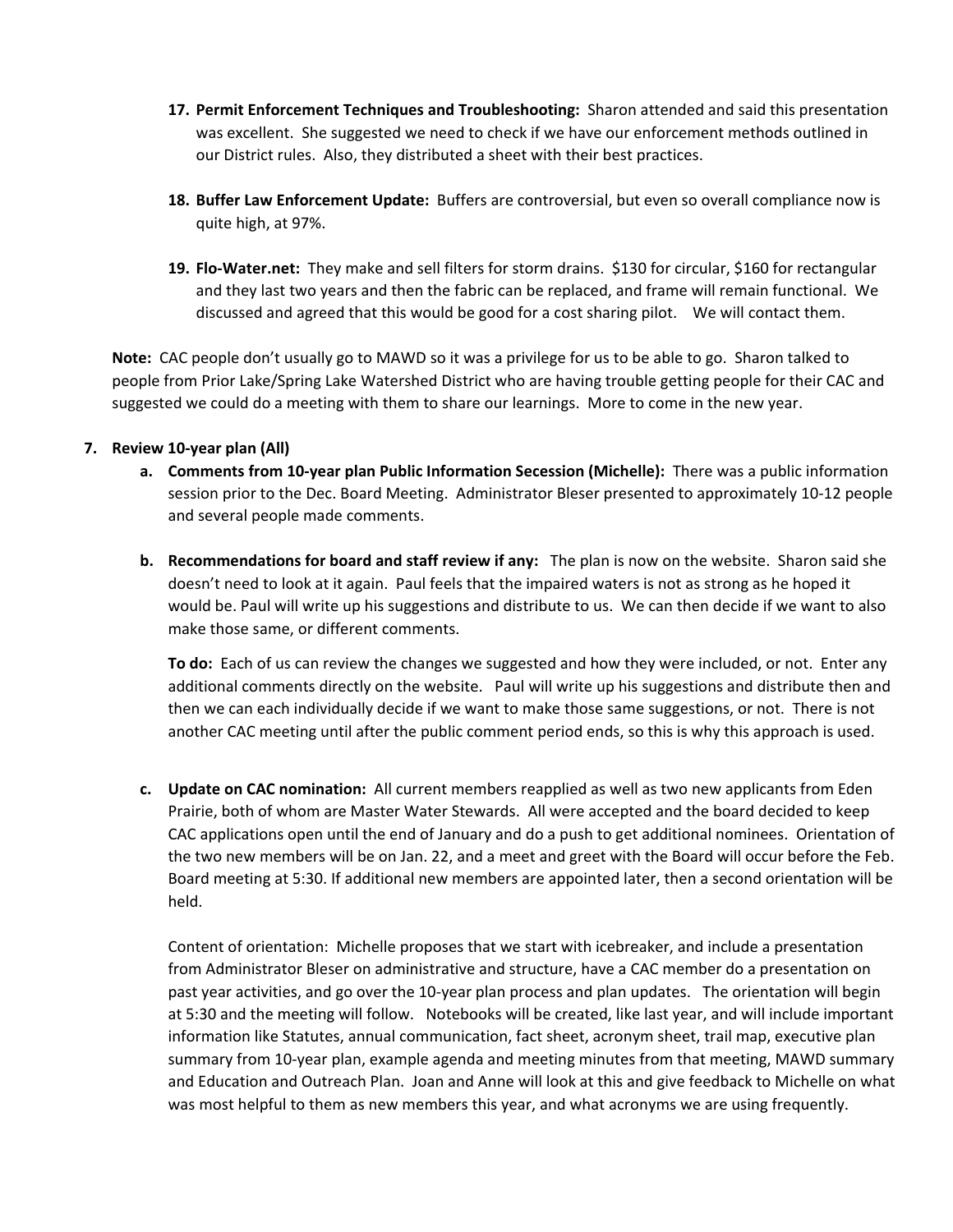#### **8. Updates from subcommittees as available**

- a. Storm Drain (Sharon, Matt): Sharon got the Freshwater's new kit and she will review it over the next few weeks and will follow up with the two cities in January.
- b. Ground Water (Paul) none
- c. Silt Sock (Anne) none
- d. Speaker's Bureau (Joan) none
- e. Lake Associations (David) none

### **9. CAC 2018 meeting dates and agenda items for our next meeting (January) (All)**

a. CAC 2018 Meeting Dates (2018 Jan 22, Feb 26, March 19, April 16, May 21, June 18, July 16, Aug 20, Sept. 17, Oct. 15, Nov. 19, Dec. 17) at 6:00PM. **Note:** We received agreement from the Board of Managers that we could change our meeting time to 6:00 and that we will receive information on the process to go through to change the bylaws.

### **10. Upcoming events**

- a. Community Celebration of volunteers and friends, December 14<sup>th</sup>, at 6:30 PM, Bent Creek Golf Course
- b. RPBCWD Board of Managers Workshop January 3<sup>rd</sup> at 5:30 PM
- c. RPBCWD Board of Managers meeting January 3rd at 7:00 PM
- d. January 22nd Orientation and CAC meeting starting at 5:30 p.m.
- e. February 7 Meet and Greet with Board, informal get together prior to the Board meeting at 5:30.

### **11. Adjourn CAC meeting: McCotter/Iverson made motion to adjourn, and we adjourned at 8:15.**

#### **Topics for next meeting and pre-meeting/orientation:**

- 1. New Member orientation workshop, introductions, what I care about
- 2. How to do bylaw changes,
- 3. Subcommittee updates
- 4. Update on public comments on 10-year plan
- 5. Draft calendar for 2018
- 6. Input on E&O for 2018 including how to interface with other CAC's.

Respectfully submitted,

Joan Palmquist Recorder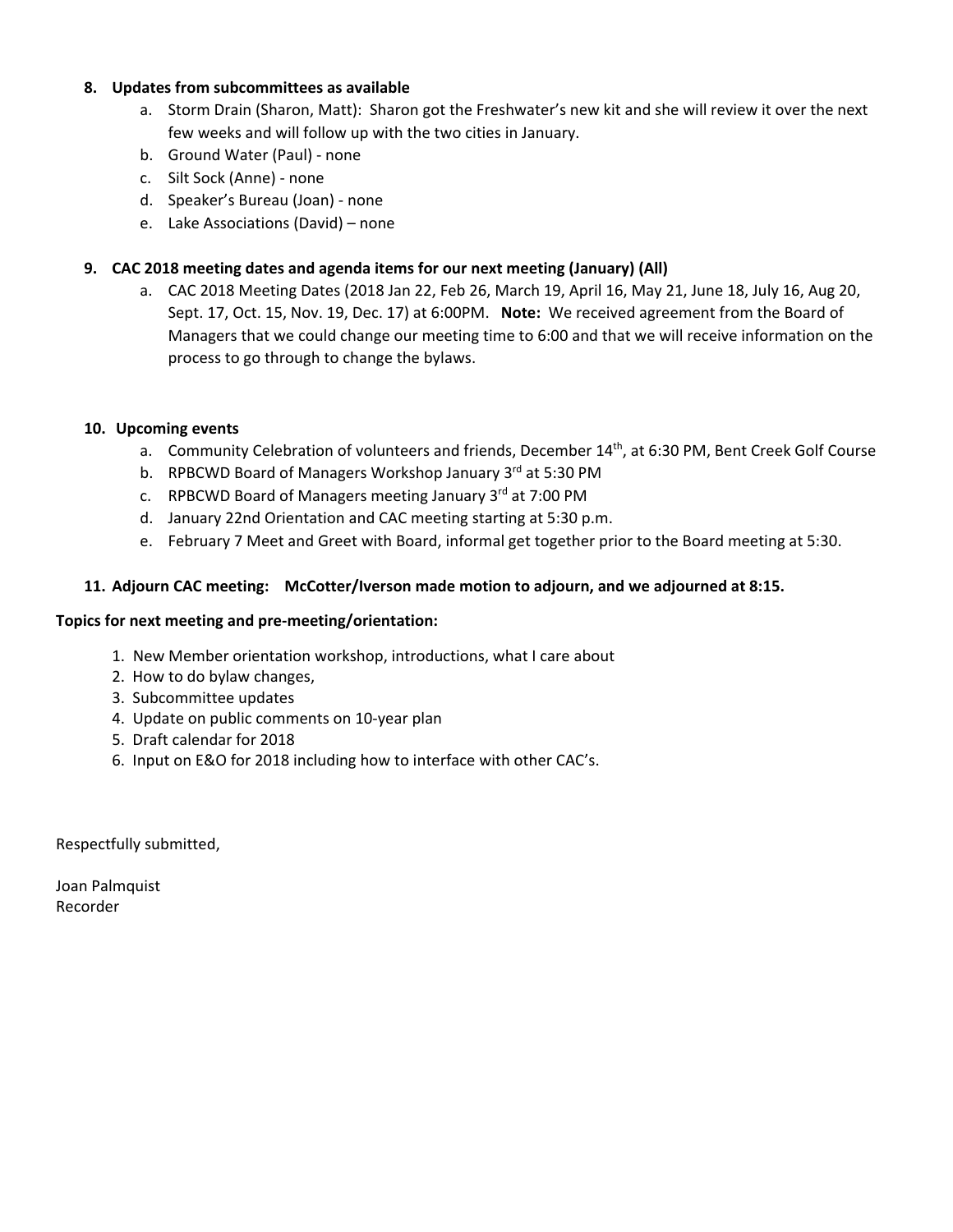#### **Appendix A: 2017 MAWD Take Always**

### **1. Drainage Workshop**

- a. The updated Minnesota Public Drainage Manual (MPDM) is now accessible and searchable on line. https://drainage.pca.state.mn.us/index.php?title=Main\_Page
- b. There is a procedure for reestablishing old records which were damaged due to fire, flood, age, or had undocumented changes or where not built to the plans.
- c. The goal is to make all of the records, (ACSIC) as constructed and subsequently improved condition, available on line. http://www.bwsr.state.mn.us/drainage/
- d. Buffer Law 16.5-foot buffer for all "Public" ditches.
- e. A 50-foot average buffer is required for all lakes, rivers, and streams (Farmers are not happy about this).
- f. Buffer strips can be planted with non-row crops like alfalfa and harvested by the land owners.
- g. Alternative practice, like side inlets, can be used in place of buffers.
- h. In some cases the buffers can be CRP (**Conservation Reserve Program** (**CRP**) is a cost-share and rental payment program of the United States Department of Agriculture (USDA). Under the program, the government pays farmers to take certain agriculturally used croplands out of production and convert them to vegetative cover, such as cultivated or native bunchgrasses and grasslands, wildlife and pollinators food and shelter plantings, windbreak and shade trees, filter and buffer strips, grassed waterways, and riparian buffers.<sup>[1]</sup> The purpose of the program is to reduce land erosion, improve water quality and effect wildlife benefits.)
- i. One Water One Plan (1W1P). BWSR's vision for One Watershed, One Plan is to align local water planning on major watershed boundaries with state strategies towards prioritized, targeted and measurable implementation plans. http://www.bwsr.state.mn.us/planning/1W1P/index.html
- j. Discovery Farms, MAWRC Minnesota Agriculture Resource Center. **Discovery Farms Minnesota** is a farmer-led program combining water quality information and farming system information to help characterize the relationship between agricultural management and water quality. http://mawrc.org/
- k. Side Inlets can be installed during required ditch maintenance. http://www.agrinews.com/news/minnesota\_news/alternative-side-inlets-designed-to-keep-soil-infield/article\_479c22e0-667a-59e2-ba7a-481dc63e98c0.html http://www.bwsr.state.mn.us/drainage/cons\_drainage\_MAWD\_2009.pdf
- 2. **Basic Watershed Board Management Workshop**: This session is primarily for new watershed managers with the purpose of ensuring they know their responsibility and accountability.
	- a. Watershed Districts, BWSR (Board of water and soil resources) and the World (Kevin)
		- i. 80% of their budget goes directly to local government; their goal is to "get money into the hands of those who can do projects"; money is often given out via grants
		- ii. BWSR is responsible for approving the 10-year plan and any amendments
		- iii. Watershed districts were created based on a need, requests for citizens and a tax base to support them; usually they are created when there is a large local water problem
		- iv. No watershed districts in the NE part of the state; water issues are managed through local government and local conservation groups; also, the boundary waters don't have too many issue and there is a relatively small tax base
	- b. Watershed Districts' Legal Powers and Purposes Louis Smith He has approximately 30 years of involvement with water- VERY respected!!!
		- i. Because of disputes in the metro area on projects and the density in the metro with overlapping projects, it is required for all areas of the metro to have watersheds
		- ii. A written 10-year plan is critical especially when working closely with others.
		- iii. List of Watershed District purposes:
			- 1. Protection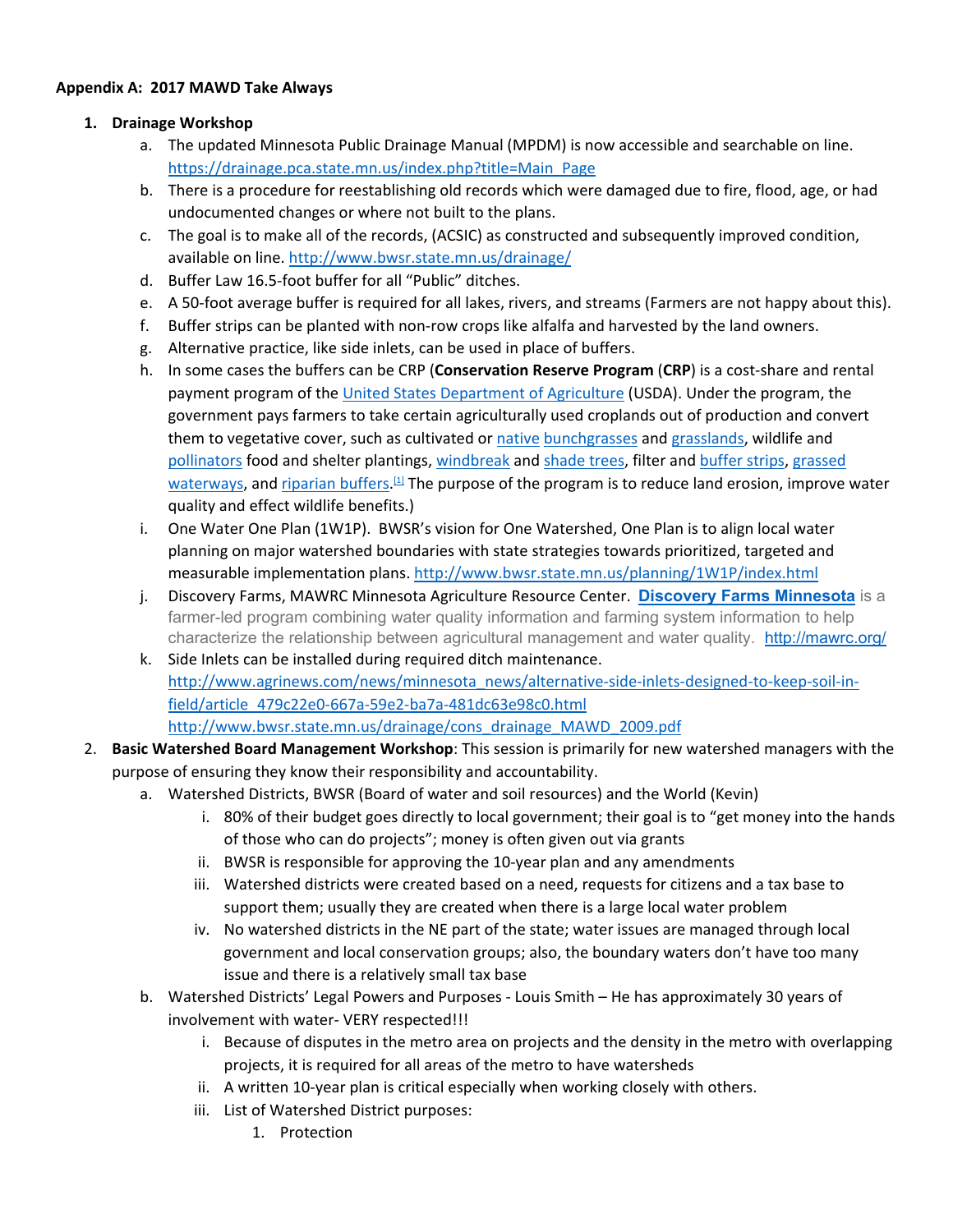- 2. Improvement
- 3. Provision
- iv. Watersheds do not have general policing powers, they have a very special purpose. They can put rules in place about how the work gets done.
- v. In the metro area, watersheds have unlimited taxing authority; outstate has limits
- vi. Watershed Management Tools are like a 3-legged stool Capital Projects, Regulation, Educational Programs; partner, partner, partner!
- c. Your Role as Leader Steve (Fresh Water Society)
	- i. Basic duties of a manager
		- 1. All about working with people!
		- 2. Help create a forum for involving local people
		- 3. Awareness of practices to protect water resources
		- 4. Set and change direction
		- 5. Sometimes being responsible means you have to piss people off
		- 6. "Signal your turns" don't catch leaders off guard
		- 7. There are different ways to plan short and long term to get funding
		- 8. Not all watersheds have their lawyer and engineer at the meetings primarily due to cost; recommend tabling an issue if you need council and they are not present
		- 9. Ask staff for alternatives to proposals
		- 10. It's OK to have 3-2 or 4-1 votes; it is not ideal to have 5-0 votes all the time; you want diverse perspectives represented
		- 11. The board sets the parameters for what the CAC should do; be clear
- d. Government Basics the Open meeting law, Data Practices Act Louis
	- i. Applies to Board of Managers, any committees the managers are on, CAC (to be safe); fine for violating is \$300; the newspaper is often the entity that indicates there has been a violation of the open meeting law
	- ii. Meeting is defined as: Gathering of a quorum or more of members of a governing body or committee or sub-committee where members discuss, decide, or receive information as a group about the official business of that body
	- iii. There are ways to appropriately structure communication to stay within compliance i.e. someone, like the administrator, can send communication to the board, and collect their responses. The problem ensues when managers email back and forth to each other.
	- iv. Meetings must be noticed and open to the public; must be reasonably accessible and should be held within the jurisdiction of the area
	- v. Notice
		- 1. Date, Time, Place and subject/purpose
		- 2. Publish and post annual schedule of regular meetings
		- 3. Meeting materials must be made available to the public
	- vi. Special meetings
		- 1. Post to website or bulletin board
		- 2. People who have requested notice need 3 days
		- 3. Publish 3 days prior
	- vii. Emergency meetings: Notice not always feasible; act in good faith
	- viii. Continued meetings: No further notice is required but no additional topics can be added
	- ix. Only state government can conduct meetings by phone; can use interactive TV; can us Skype (advisory opinion)
	- x. Data Access Policy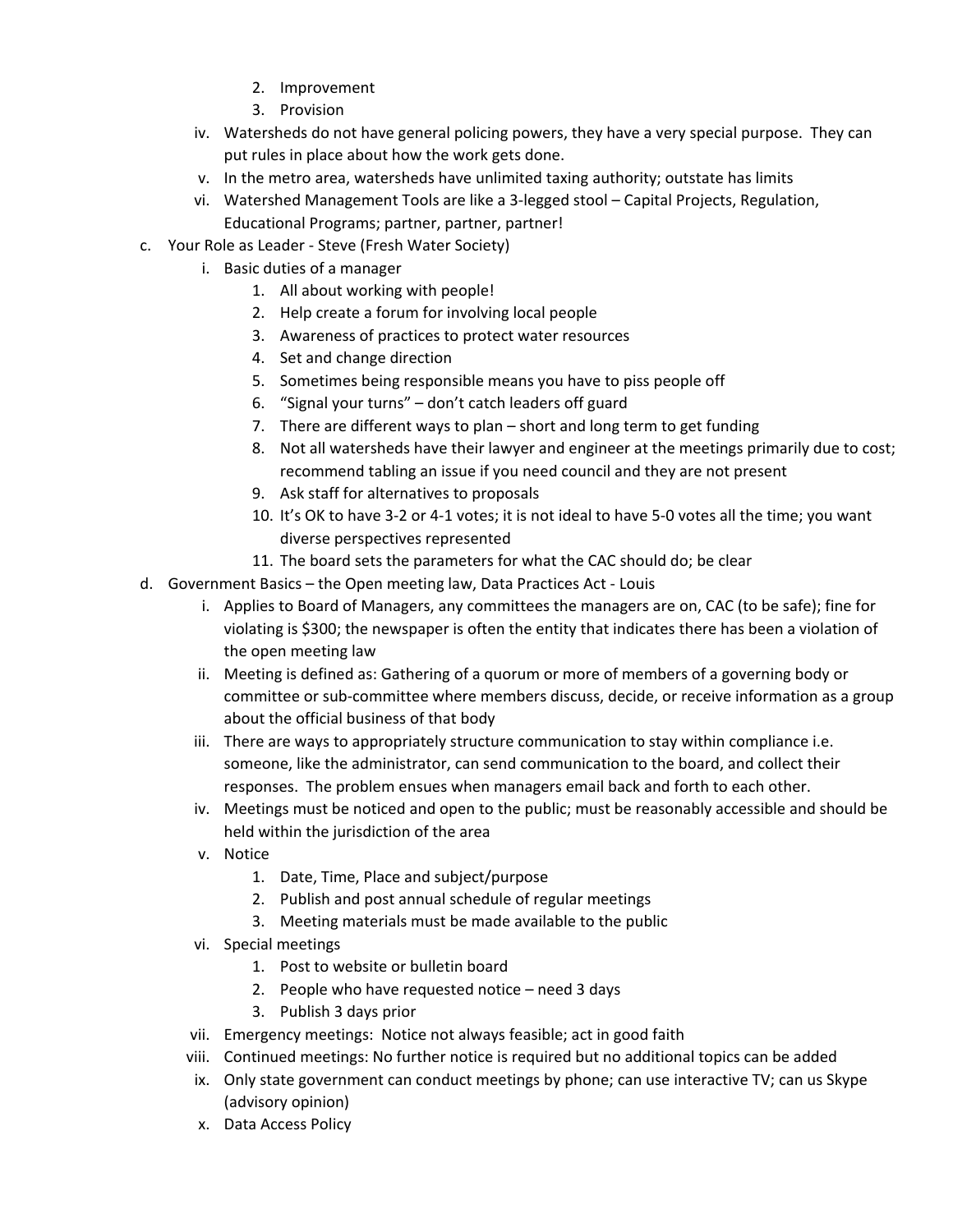- 1. Data requests can sometimes be used as a weapon by people; at worst it boards on harassment; if you think it might be harassment, document everything
- 2. Someone would have to have an "intent to disrupt" to be charged; watersheds need to be blind to this intent; people do not even have to identify themselves with the request, it can be anonymous
- 3. There are specifics around what you can charge per page of research and requestors are entitled to 100 free pages
- e. Value of Watershed Management Plan: Civic Engagement Tera
	- i. Diversity of topics MN watersheds are working on: AIS, fixing impaired lakes, flooding and drainage, phosphorous, reuse, rain gardens, fam field drain tiles, drainage, urbanity, ag  $$ ditches, buffers, upstream treatment, lakes, stormwater, bank stabilization, education
	- ii. One Watershed/One Plan (Steve Freshwater Society)
		- 1. Voluntary; over next 10 years
		- 2. Reduces competition for funding; more predictable funding stream; funds will be committed to each year so better planning; 65% of Clean Water funds go to projects
		- 3. May not be the best for metro watersheds; CAC should have more information about this initiative

## **3. Advanced Administration Workshop**

- 4. **Preventing the Spread of Aquatic Invasive Species (AIS) with a Collaborative Watercraft Inspection Program** Mike Sorensen
	- a. A review of the Comfort Lake and Forest Lake WD AIS program
	- b. Best inspectors are law enforcement (easier to enforce rules); teachers (reinforce training); retirees (they come back year after year)
	- c. BP Continue training inspectors onsite pairing new ones with returning ones
	- d. Weekends are busiest and all volunteers need to sign up for the majority of shifts around the weekend hours; 11-2 busiest time of day on weekends and after 4 during the week
	- e. 4 out of 100 people come with their drain plug in; 5 out of 100 boats have water or AIS on their boat
	- f. Inspectors inspect and educate but should not enforce; engage local law enforcement
	- g. DNR has a real-time app on where the decontamination units are

## **5. Sustainable Storm Water Analysis for the Ford Site Redevelopment in St. Paul**

- a. The demolition of the St. Paul Ford plant is almost complete.
- b. The Capitol Region Watershed District (CRWD) spent time and money, up front, to develop and promote a plan for the 135 acer Ford site, which is still owned by Ford. http://www.capitolregionwd.org/
- c. The CRWD took their plan directly to the public to influence public opinion, new site zoning, and the City http://www.startribune.com/st-paul-plan-for-stormwater-stream-at-ford-site-could-boost-flow-overhidden-falls/417793213/
- d. CRWD used Autocase Triple-Bottom-Line to show the finical and environmental benefits of their plan.
- e. CRWD has gained support from local residents and St. Paul City planners for their plan which includes a centralized green corridor.

### **6. Climate Adaptation and Mitigation**

- a. Similar to RPBCWD Climate Change Workshop
- b. Minimize climate change (emissions reduction, conservation, sequester carbon, education)
- c. Adaptation (preparing for climate change, assess vulnerabilities, develop a plan for a resilient sustainable tomorrow)
- d. Hazards (extreme precipitation, flooding, heat wave, increasing number of forest fires, power outages, extreme wind, increasing frequency of natural disasters)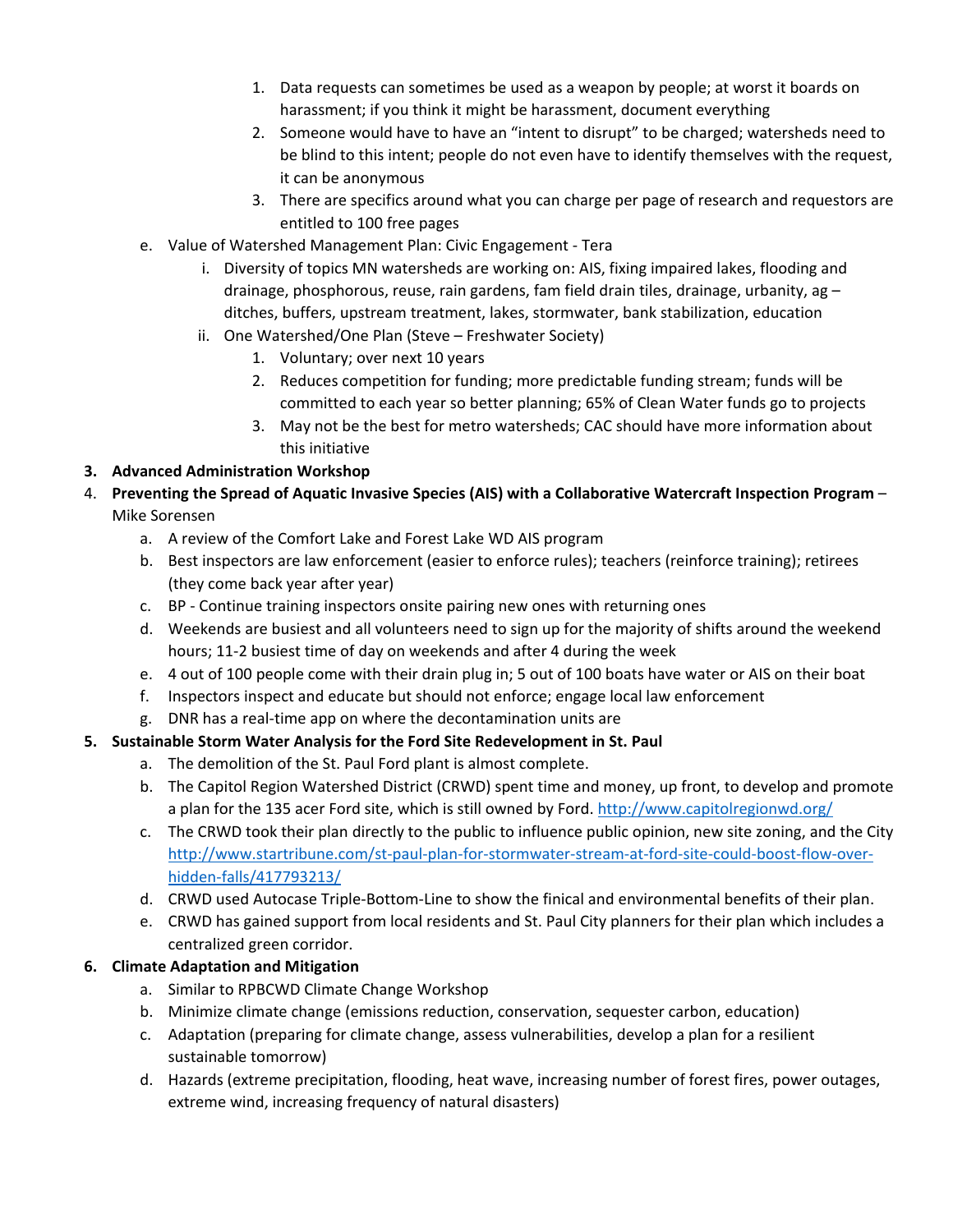- e. In 1970, the average of natural disasters that were reported was 78; in 2004, this number jumped to 348. According to AccuWeather, since 1990, natural disasters have affected 217 million people every single year. From 1980 to 2009 there was an 80 percent increase in the growth of climate-related disasters.
- f. Our aging storm water infrastructure needs to be repaired or replaced. We should be updating infrastructure, planning for 10-inch 100-year rainfall events by 2050.
- g. Minnesota's warming is well underway, with annual temperatures increasing at an average rate of nearly a quarter degree Fahrenheit (F) per decade since 1895. Much of the total warming, however, has been concentrated in the most recent several decades, with warming rates averaging nearly a half a degree per decade since 1970. The three most recent 10-year periods (through 2015) have been by far the warmest on record. Both the long-term and recent rates of warming in Minnesota are faster than national and global trends. Average winter low temperatures in Minnesota have increased by 7.5 (F) in the last 10 years.
- h. What is my role? Water, connections, information, planning, education, community
- i. Minneapolis and St. Paul's sewer infrastructure are over 50 years old where EP and Mtka is less than 30 years
- j. MNDOT Slope failure prediction model. http://www.dot.state.mn.us/consult/documents/notices/1027821 rfp.pdf
- 7. **Cost Analysis of Water Quality Standards in Minnesota** (cost to meet standards for sanitary sewer water treatment standards at discharge)
	- a. Study shows upgrades are needed to meet standards. Report from Barr Engineering
	- b. The estimated cost increase per residential unit (home) is \$200 to \$800 per year.
	- c. To meet current standards cost is 1.1% to 4.9% of median household income.
	- d. The cost to meet the future standards is estimated to be 1.1% to 5.2% of median household income.
	- e. Chloride is a big issue due to water softeners.
	- f. Smaller cities have a bigger gap.
	- g. Some funding is available from BWSR
	- h. Pushing for a way to trade water quality credits

## 8. **Developing an Education and Outreach Plan Through Community Engagement and Need Identification** – Michelle Jordan

- a. Michelle reviewed all of the steps in collecting stakeholder input as foundation for building and education and outreach program; VERY thorough
- b. Be mindful of what time the audience might have to respond and then think of options i.e. online survey for teachers
- c. Who and how you invite people is important
- d. BP To increase engagement and participation when you send a marketing piece, add a yellow sticky note with something like, Hi John, this seems like something you'd be interested in, Michelle
- e. Ebb and flow topics and presentations pushed out to the community based on community feedback and hot topics. For example, shallow lakes were a very popular topic for several years. Those forums have been sunset and now chlorides are raising up; reconnect with your audience frequently
- 9. **DNR Watershed District of the year winner**, Cedar River Watershed District
	- a. State water trail, removed 1000 tires from river
- 10. **BWSR Watershed Employee of the Year** Phil Belfiori from the Rice Creek Watershed District
	- a. Increased levies, lowered legal cost, carp management, water reuse system
- **11. Director University of Minnesota Water Resource Center (WRC)**
	- a. Advancing the science of clean water. The University of Minnesota Water Resources Center combines scholarly methodology with innovative field work on water-related projects driven by leading scholars of biology, chemistry, economics, engineering, environmental science, public health and public policy. https://www.wrc.umn.edu/projects
- **12. Measuring the Success of Shallow Lake Management in Anderson Lakes**
	- a. Three shallow lakes at 494 and 169. South East lake feeds South West lake which feeds North West lake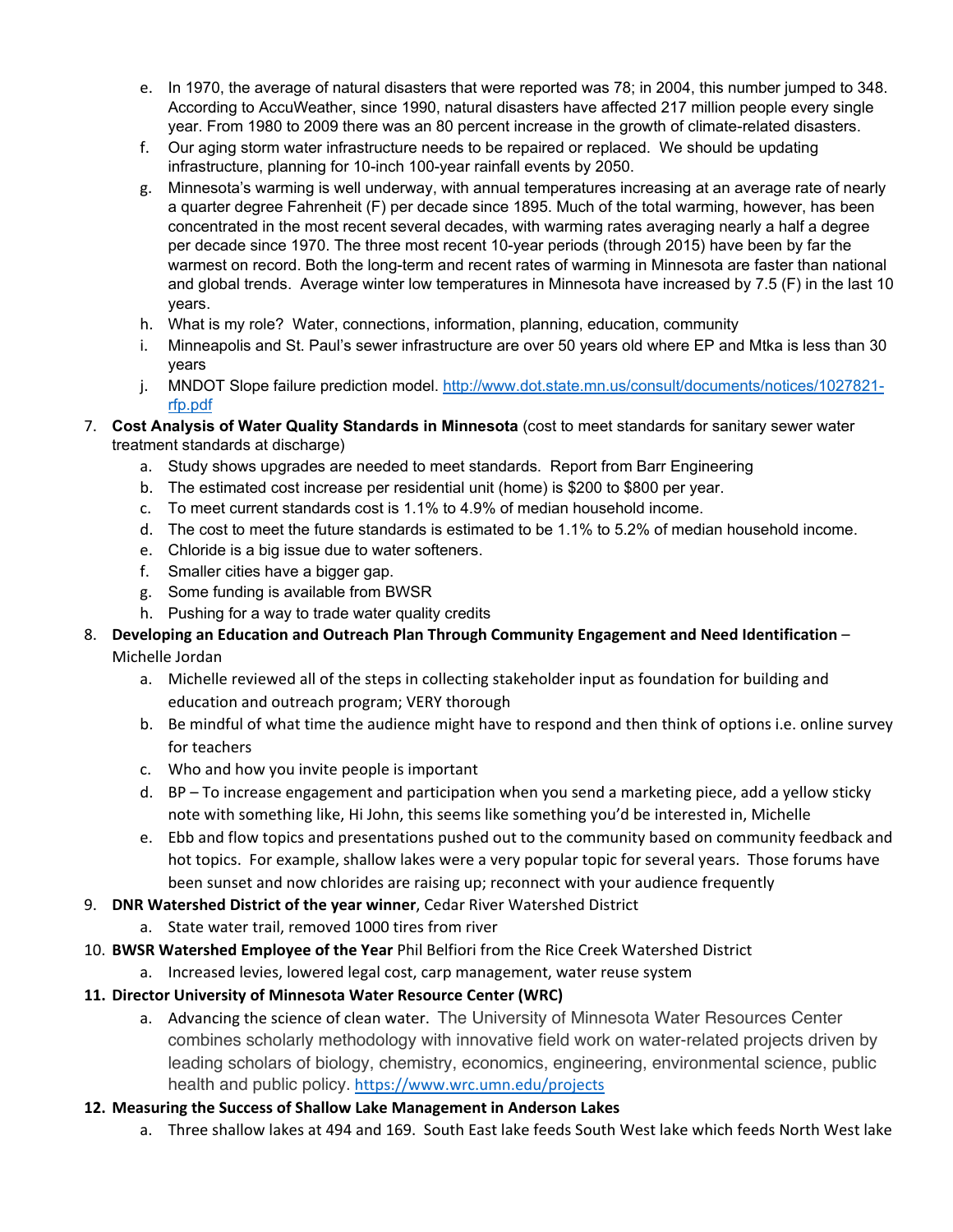- b. Curly leaf pond weed (CLPW) grows under the ice in the winter, then dies back in the late spring creating a major source of phosphorus in the lakes.
- c. A decision was made to drawdown (drain) the lakes to kill the CLPW.
- d. SE lake residents opposed the plan so the plan was revised to use chemical herbicide treatment in SE Anderson Lake.
- e. Pumped down SW and NW lakes as far as they could and used herbicide on remaining water.
- f. Currently NW Lake has almost no CLPW, SW lake has a small amount of CLPW, SE has CLPW but it is not as dense as it was before treatment. Considered a success.
- g. Nine Mile Watershed District will continue to monitor the lakes for water quality and overall healthiness.
- h. The will supply cost information.

### 13. **Flood Prediction to Improve Planning in Southwestern Minnesota** – Jason from RESPEC

- a. They developed a hydrological hydraulic model with extensive support from the DNR, based on floods that straddled MN and Iowa borders via the Missouri River, in 2014. The "next big event" didn't materialize when expected but caused them to fully develop the models for the future.
- b. These models are two versus one dimensional
- c. They needed to double the number of data collection gauges
- d. Pretty cool model that shows how far flooding could go based on numerous factors
- e. Expect the county emergency coordinator in flood areas to use them
- f. The Lieutenant Governor funded the model

### **14. Longevity and effectiveness of alum to restore lake water quality**

- a. There are 646 lakes in Minnesota impaired for excess nutrients. Ninety five percent of these lakes indicate internal phosphorous is a significant source of the pollution.
- b. Alum (Aluminum Sulfate) treatment can be a cost-effective way to reduce internal phosphorus.
- c. Reasons for reduced effectiveness of phosphorus (low dose, excess external load, wind mixing, carp mixing)
- d. Treatment was a success, cost was \$986,000 for 4,200 lbs. of phosphorous removal (\$25/pound). More cost effective than most other BMPs gwilson@barr.com

## **15. Staff Development: What Does Lake Restoration Look Like? Balancing Water Clarity Goals and Aquatic Plants**

- a. Bald Eagle (1050 acres in White Bear) and Silver Lake (70 acres in St. Anthony)
- b. Lakes were impaired for algae, phosphorous, and clarity; they have been cleaned up and now meet state standards in these areas
- c. Residents are not happy; too many plants (although they are now native); some folks even asked for the carp to come back!
- d. Lessons for future projects
	- i. Be straightforward and blunt about goals and expectations
	- ii. No jargon!
	- iii. Clearly communicate the available tools, financing options, and regulations for managing invasive and nuisance plants
	- iv. Don't assume that year 1 or 2 after a major ecological shift is the "new normal"
	- v. Communicate before/during/after
	- vi. Make sure people understand the difference between natives and non-natives
- e. The audience "voted" and even though a balance of an unimpaired impaired water with water that can be used for recreation is where most people wanted to be, we landed on the idea that our job is to bring the lakes to state standards not to balance recreation needs and clear water
- **16. Iron-Enhanced Sand Filter Performance for Removing Phosphorous from Regional Storm Water Pound** 
	- a. Added inlet baffle and dredged pond to remove sediment.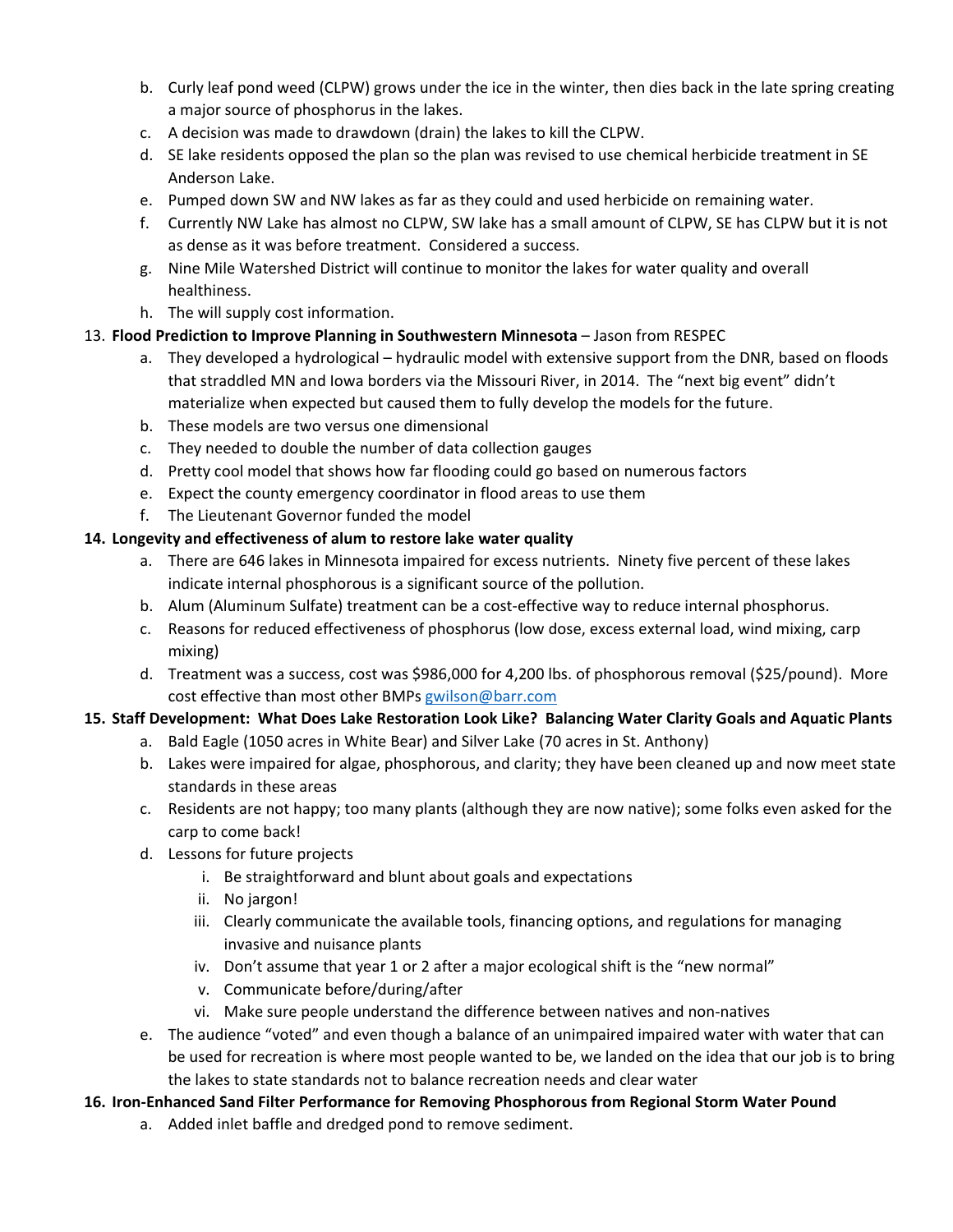- b. Installed filter along the side of the pond with bottom drain.
- c. Bounce (water depth changes during storm events) allows water to flow through the filter.
- d. Worked with St. Anthony Falls Lab on project.
- e. Tests showed 58% reduction in total phosphorous over 4 years.
- f. The effectiveness is dropping due to the need for maintenance for the IESF filter.
- g. Total cost \$173,400. http://www.capitolregionwd.org/

### 17. **Permit Enforcement Techniques & Troubleshooting** (Excellent practical session with lots of tips!)

- a. State-wide permit summary
	- i. 38 out of 46 WD's issue permits
	- ii. Average WD has 4 staff and issues 59 permits per year
	- iii. # of permits per year ranges from 3-150 per WD
	- iv. Fees range from \$10 \$5,000
	- v. 76% of WD require permit sureties
- b. Reasons for permit requests from most to least
	- i. Drainage and flood control
	- ii. Shoreline and surface water
	- iii. Stormwater management
	- iv. Erosion and sediment control
	- v. Wetlands
	- vi. Flood plains
	- vii. Agriculture tiling
- c. Go out to active sites once a week; it's effective but it's a matter of money and time
- d. If the site gets a C, D, or F grade, and they continue being in non-compliance, a small amount of their surety is taken to cover the cost of staff time.
- e. Check with Terry to see if we have our enforcement methods outlined in our District rules?
- f. Michelle, will we have Report a Problem on our website?
- g. Common violations
	- i. Rain Garden sedimentation
	- ii. Sediment in street
	- iii. Turbid water at pond outlet
	- iv. Concrete illicit discharge
	- v. Roots deter use of silt fence
	- vi. Overwatering activity

### **18. Buffer Law Enforcement Update Field Progress**

- a. Minnesota's buffer law establishes new perennial vegetation buffers of up to 50 feet along lakes, rivers, and streams and buffers of 16.5 feet along ditches. These buffers will help filter out phosphorus, nitrogen and sediment. The deadline for implementation for buffers on public waters is November 1, 2017. The deadline for public ditches is November 1, 2018. The law provides flexibility for landowners to install alternative practices with equivalent water quality benefits that are based on the Natural Resources Conservation Service Field Office Technical Guide.
- b. They estimate 97% compliance overall. Many ditches were in compliance before the law was passed.
- c. https://mn.gov/portal/natural-resources/buffer-law/
- 19. **Flo-Water.net** Cory Phone: 515-577-6763
	- a. We stopped at the Flo-water.net booth.
	- b. They make and sell filters for storm drains.
	- c. Some of the filters they sell fit on top of storm drains and are held in place by magnets. So, the storm drain covers do not need to be removed.